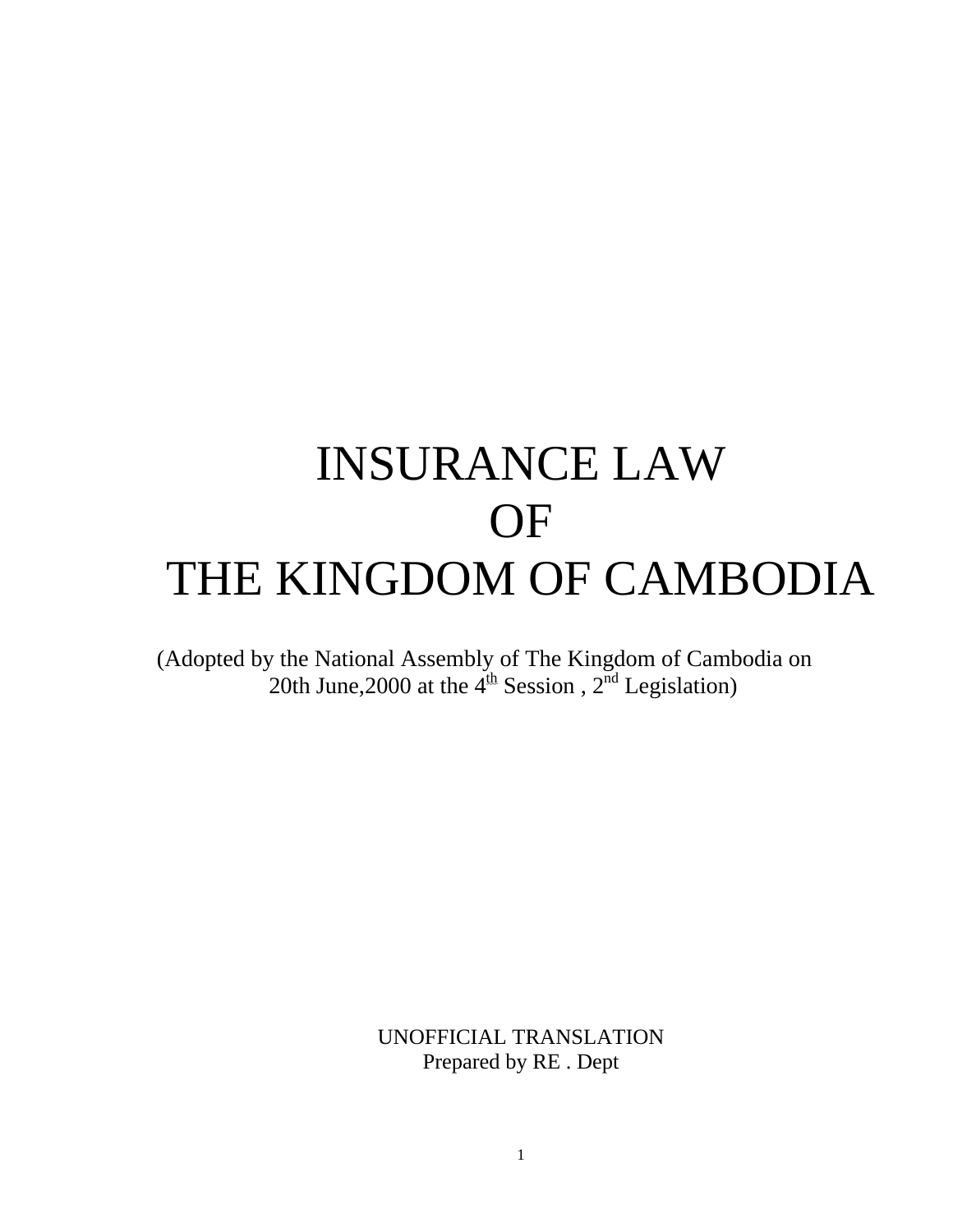# **CHAPTER I General Provisions**

# **Article : 1**

This law is enacted with the purpose of regulating insurance protecting the legitimate rights of the parties to insurance, strengthening supervision and control over the insurance business and contributing to the development of the insurance industry.

## **Article : 2**

This Law shall apply to all insurance activities within the Kingdom of Cambodia.

## **Article : 3**

Insurance as the term used in this law refers to the commercial contract whereby an insurance applicant , as contracted , pay the insurance premium to the insured, and the insurer bears a liability to indemnify for property damaged or loss caused by occurrence of possible accidents or when the insured sustains death ,bodily injury , disability or sickness or when the insured reaches the maturity being agreed by both parties as specified on the insurance schedule.

# **Article : 4**

Only insurance company, agent and broker are eligible to carry out insurance business.

# **Article : 5**

In carrying out the insurance business, the insurance companies, agencies and brokers have to follow the principle of fair competition in accordance with the provisions of this law.

# **Article : 6**

Physical persons and legal persons that are mandated to conduct insurance business are required to respect the law and regulations of Kingdom of Cambodia

# **Article : 7**

The Ministry of Economy and Finance is responsible for control and supervisions over insurance business in accordance with this law .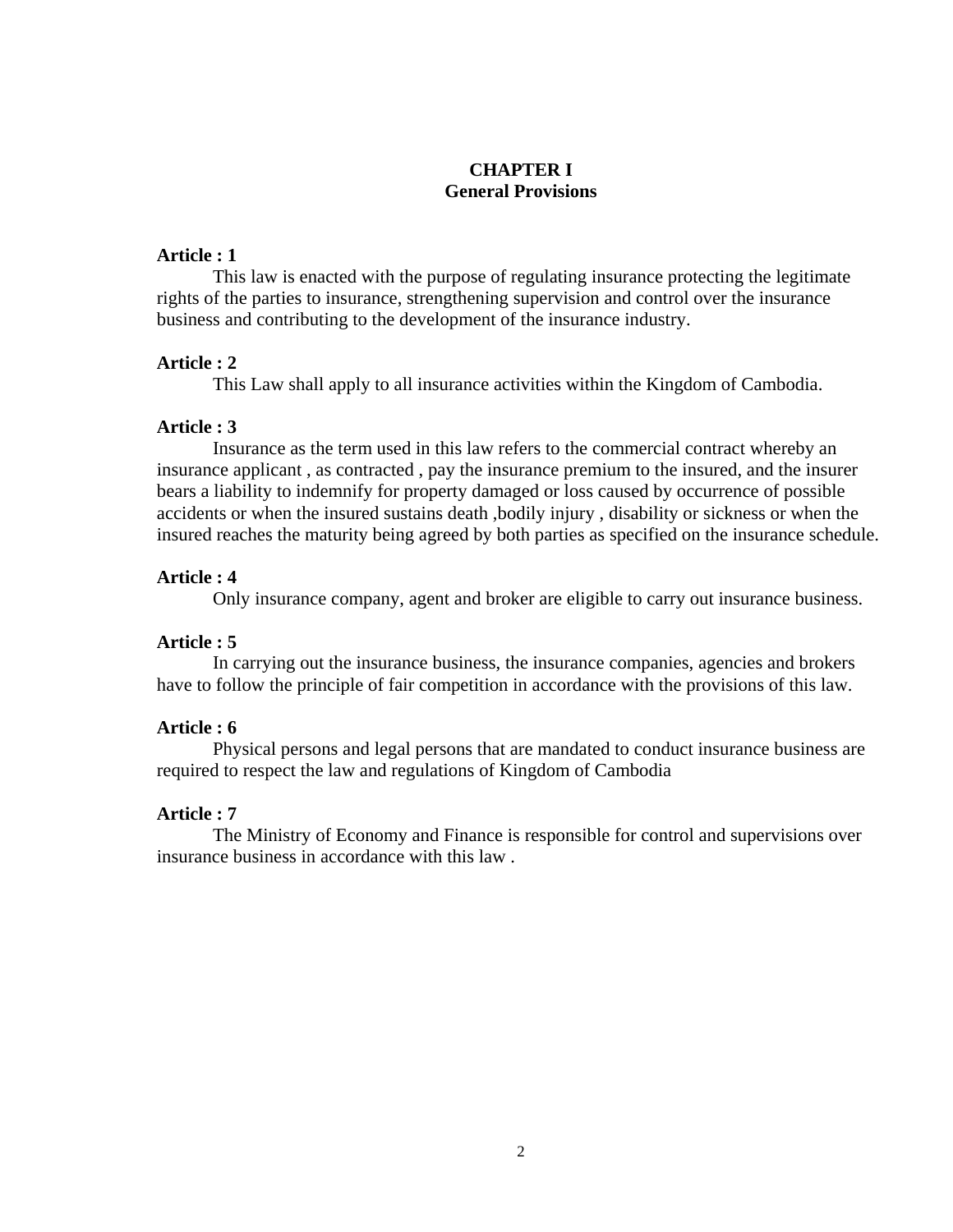# **CHAPTER II Insurance Contract SECTION I General**

## **Article : 8**

Insurance which is beneficial to physical persons or legal person being the insured and which has the insurance interest over the subject matter insured whether life or non-life can enter into the contract only with the insurance companies licensed to carry out insurance business in the kingdom of Cambodia.

#### **Article : 9**

An insurance contract is an agreement whereby the relation of rights and obligations of the insured and the insurer.

 An insured means a person who concludes an insurance contract with an insurer and undertake to pay the insurance premium as contracted.

An insurer means an insurance company which concludes insurance contracts with insured and bears the liability to indemnify or to pay the insurance benefit.

## **Article : 10**

In making insurance contracts, applicant and insures shall follow the principles of fairness, mutual benefit, unanimity through negotiation and may not harm the interests of the social public.

## **Article : 11**

In executing the insurance contract, each party shall has the rights to cancel the insurance contract before due subject to an advance notice through the letter of recommendation or the letter of notification with duly acceptance.

#### **Article : 12**

When the physical person or legal persons purposes an insurance request and the insurance company agrees to accept the proposal , and after an agreement on contract clauses are reached , the insurance contract shall be deemed as concluded The insurance company shall then issue the insurance policy attached with the insurance certificates shall contain and specify important terms and conditions agreeable to both parties herein.

## **Article : 13**

The Insurance certificate shall contain the following particulars:

- 1- Name and address of the insured
- 2- Subject- matter insured
- 3- Conditions to be covered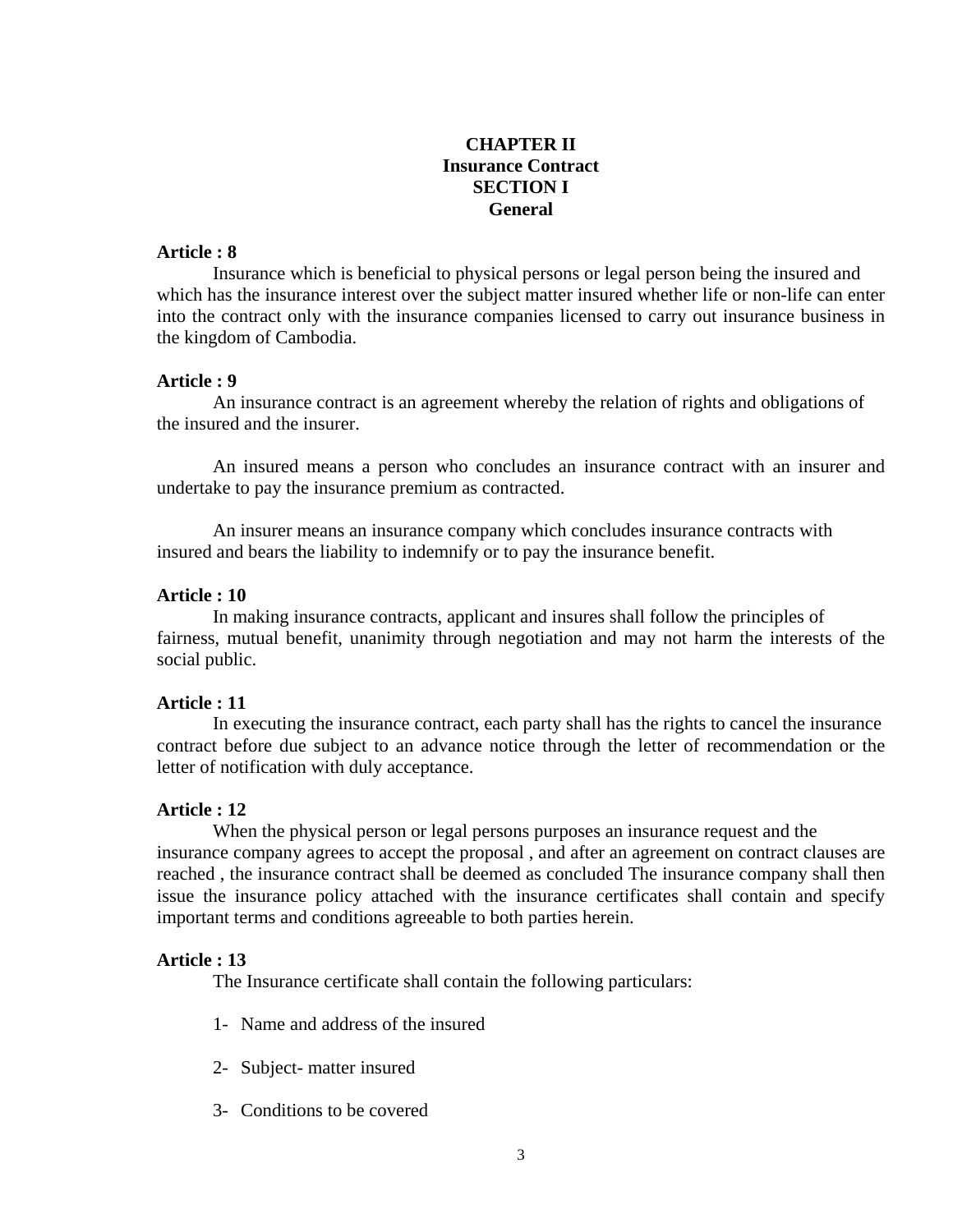- 4- Inception date and location address of risk to be covered
- 5- Insured value
- 6- Insurance premium and mode of payment
- 7- Methods and conditions in case of claims
- 8- Period of cover

9- terms and conditions about nullification and loss of rights to the insurance policy and conditions which allow each party to terminate the insurance policy before the due date.

#### **Article : 14**

Only the insurance policy or cover note which specifies the responsibilities between the insurance company and the insured . The insurance application is not valid for the coverage to both parties hereto.

 The proposal for the renewal , alteration or reattachment the suspended insurance policy shall be deemed approved if the insurance company has not refused this proposal within 15 days. **Article : 15**

The period of insurance contract is defined in the insurance policy Modifications or additions to the original policy have to be made on an additional clause (endorsement) and signed by both parties hereto.

# **Article : 16**

The insured shall have an insurable interest from the subject-matter insured An insurable interest means an interest or benefit to which the insured shall have the right in the relation to property, life or body of an individual .

# **Article : 17**

After the insurance contract is concluded, the insured shall pay the insurance premium as agreed

The coverage shall come into force from the date of premium payment as stated in the insurance policy.

#### **Article : 18**

Failure in premium payment as due , the validity of coverage can not be suspended more than 30 days from the date the insurance policy is signed (20) days after the insurance contract is concluded , the insurance contract is concluded , the insurance company shall notify through a letter of recommendation, or a letter duly accepted by the insured or the representative undertaking to pay the premium, asking his /her to pay at agreed place. After being notified , if the insured still fails to pay the premium within the period of (10)days, the insurance company shall have the right to cancel the insurance contract .

# **Article : 19**

Loss or damage arising out of the risks covered as specified on the policy schedule shall be indemnified by the insurance company . However, the insurance company shall not indemnify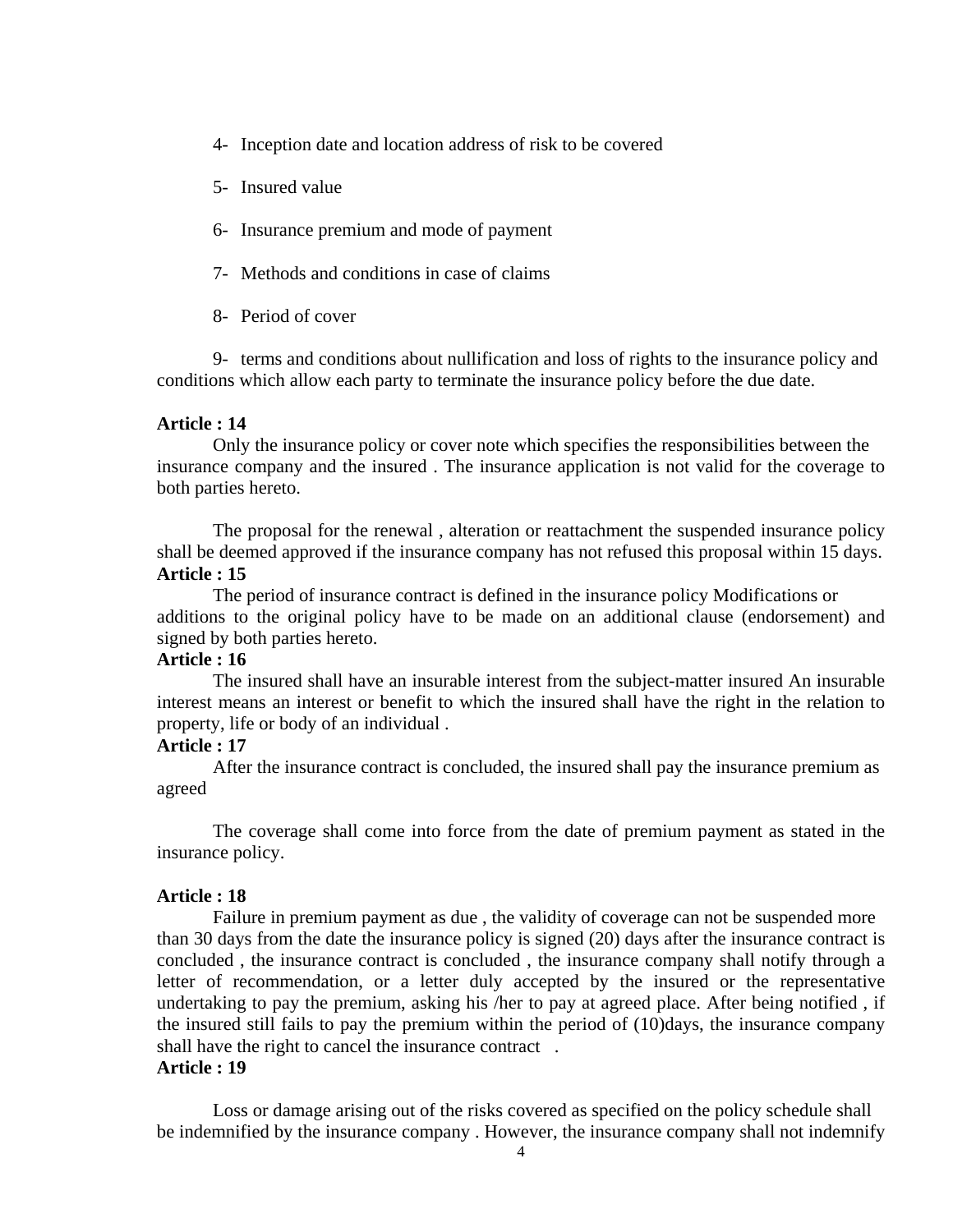the loss or damage caused by willful conducts or fraudulent of the insured.

The insurance company shall also cover the loss or damage caused by persons being under responsibility of the insured, whatever type or how serious in the case may be.

### **Article : 20**

An insurance contract shall be deemed null and void if the insurance company has found that the insured had concealed the truth , or willful misinterpreted the material facts which leads to the change of subject-matter insured.

The forgetfulness or unintentional and unclear declaration of the insured will not lead to the cancellation of the insurance.

# **Article : 21**

If it is found that the risk is intentionally created by the insured, whether the claim already settled or not, in the case that the insurance company has found the fraudulent or risk creation which have proofs and evidences, the insurance company shall have the rights to refer to the court to void the liability or claiming back the settled amount.

## **Article : 22**

 Terms and condition of coverage and any rights of the insured specified in the insurance policy shall be deemed null and void in the case that the arbitrator has found that the insured had committed the fraudulent admitted by the latter.

#### **Article : 23**

In the liability insurance, if the insured causes loss or damage to the third party the insurance company will directly indemnify the victim.

The liability insurance is type of coverage whereby the indemnify must be made directly to the third party, the subject-matter insured.

#### **Article : 24**

In case of reinsurance, the ceding company still bear responsibility before the insured.

The reinsurance transaction is the system of insurance which the ceding company is insured by an insurance company which reinsured wholly or partly the risk accepted. **Article : 25**

Statute of limitation for the claim settlement shall be provided in the insurance policy. However, the statute of limitation shall not exceed 03 years from the date of claim occurrence.

This Statute of limitation shall be terminated by the agreement of both parties, after the survey report of the loss adjusters is finalized .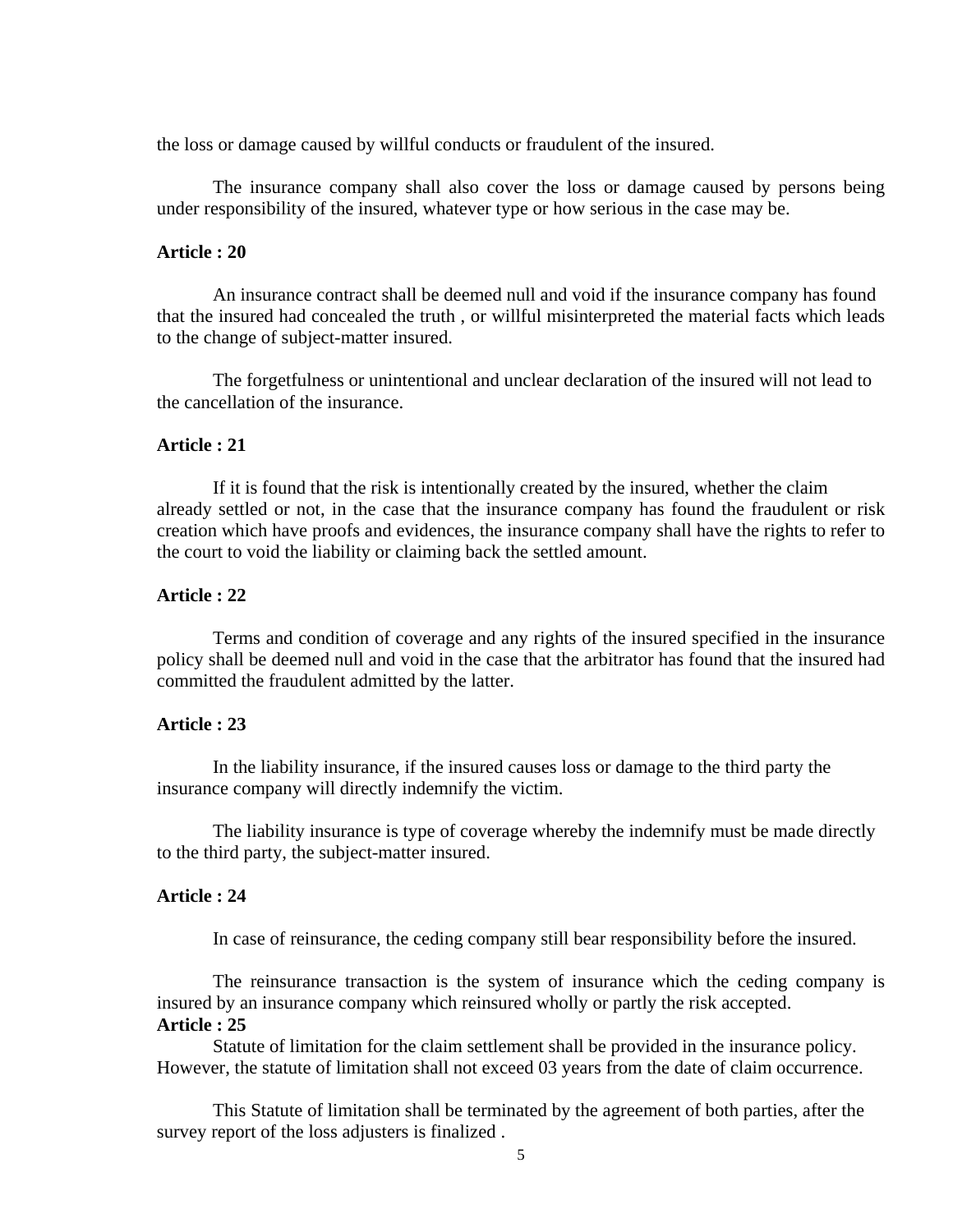# **SECTION II Properties Insurance**

## **Article : 26**

The property insurance is a contract of indemnification when a risk occurs. The claim amount paid by the insurance company to the insured must not be over the value of the subjectmatter insured as declared in the insurance contract, except otherwise agreed by both parties.

### **Article : 27**

In the event of total loss of the subject-matter insured caused by a risk which had not been written in the insurance policy , then the insurance shall be legally terminated and the insurance company shall refund the insured 90% of the insurance premium for the remaining period.

## **Article : 28**

When the insurance company has paid the claim, the insured shall give the subrogation right to the insurance company to the claim the third party that caused the claim so that to ask for refund of the claim so that to ask for refund of the claim amount already paid.

 But the insurance company can not claim against the descendants, ancestors relative by marriage, manager and employee who are living in the residence of the relative by marriage, manager and employee who are living in the residence of the insured , except it is the malicious case caused by any one among these people.

# **SECTION III Life and personal accident insurance**

## **Article : 29**

For the life and personal accident insurance , the sum insured declared in the insurance policy is the maximum limit of the compensation amount.

The life of the Personal accident insurance includes the life insurance , health insurance and

personal accident insurance.

#### **Article 30:**

After claim payment for life and personal accident insurance , the insurance company can not claim for subrogation right from the contracting party or beneficiary for the purpose to sue the third party. .

#### **Article : 31**

A person can make a request for his /his life insurance or for a third party subject to a written approval of the latter and with the clear declaration of the sum insured.

The following conditions are not eligible for the insurance in case of the death :

1. A person has functional nervous disease.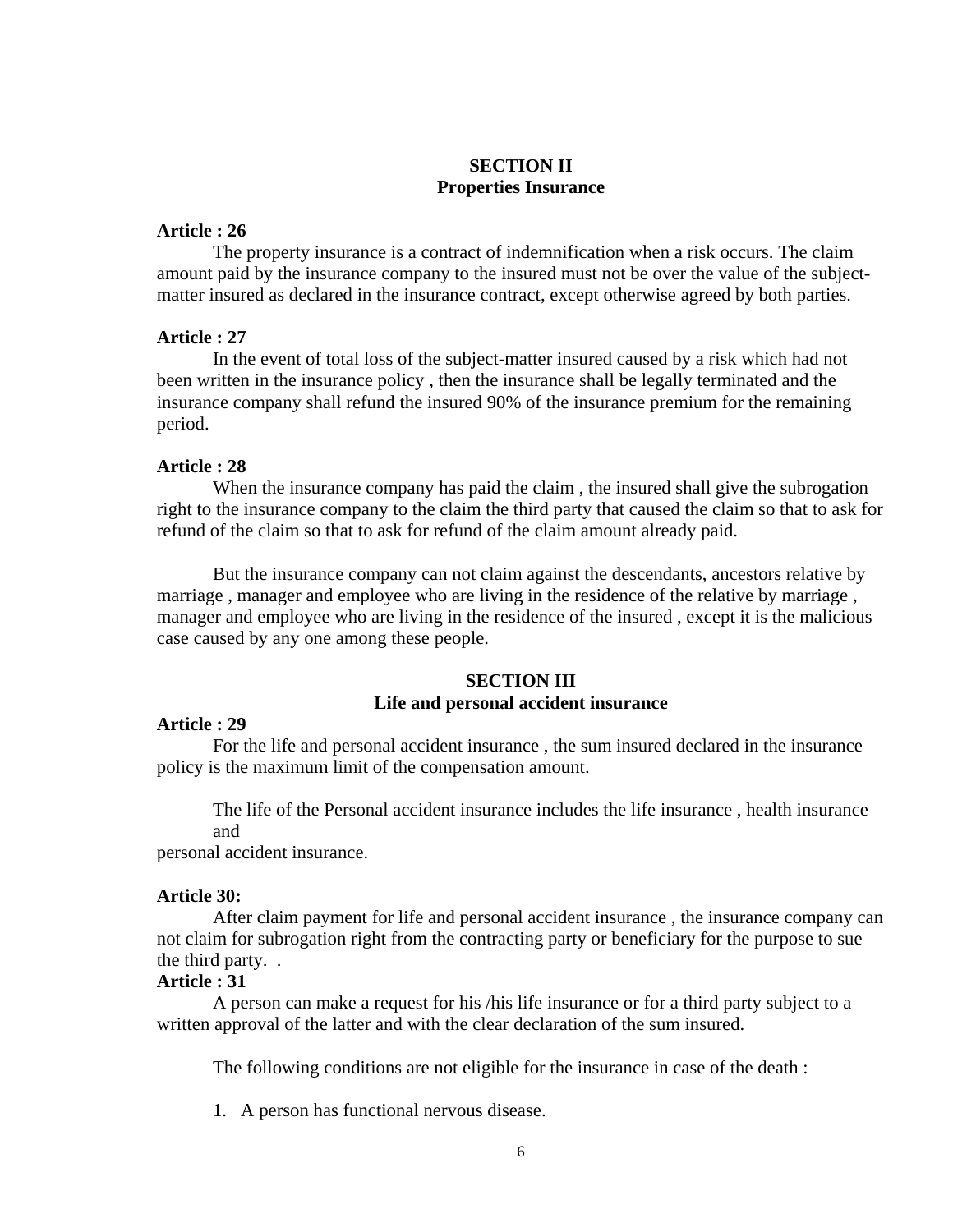2. A person who is hospitalized in a psychiatric hospital

#### **Article : 32**

Beside the necessary terms and conditions specified in the insurance contract the life insurance policy shall indicate as follow :

1. Full name , date of birth of the applicant

2.Full name of the beneficiary, if any

3. Any events or terms providing about refunding of the insurance premium.

4. Conditions of exclusion if specified in the contract.

# **Article : 33**

The Insurance on death shall be voided if the insured commits suicide.

## **Article : 34**

The insurance policy shall be voided for the beneficiary when the beneficiary intentionally kills or colludes to kill the insured .

#### **Article : 35**

This dispute between the insurance company and the insured which cannot be settle through the compromise or arbitration , both parties can refer the case to the competent court in the Kingdom of Cambodia .

# **CHAPTER III Compulsory Insurance SECTION I Motor Vehicle Third Party Liability Insurance**

## **Article : 36**

 The physical or legal person that own and operates commercial Motor vehicle for fare in the Kingdom of Cambodia shall have to buy insurance from an insurance company for liability against loss or damage to third party arising out of the Motor vehicle operation, including all type of trailers.

This insurance valid not only to the Motor vehicle owner but to the driver and the caretaker as well.

The type of commercial Motor vehicle which are required to be insured shall be defined in the sub-decree.

## **Article : 37**

The third party who well obey the traffic rules and sustains the bodily injury or property damage caused by the operation of commercial motor vehicle shall be indemnified by the insurance company for loss or damage timely and accordingly to the degree of damage .

## **Article : 38**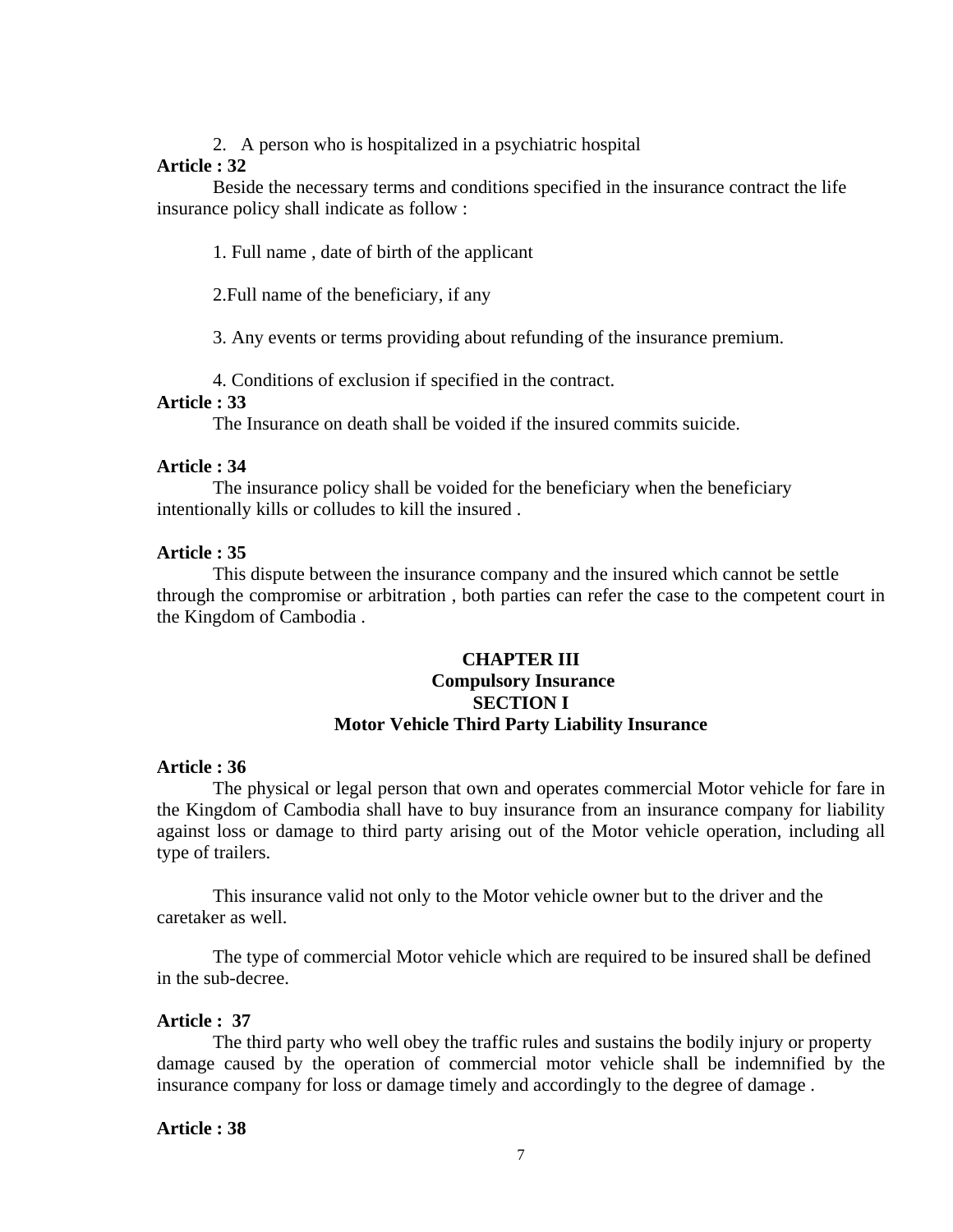The third party liability insurance shall not be applied to loss or damage arising out of an event occurred outside the geographical area of the kingdom of Cambodia except otherwise agreed.

## **Article : 39**

This insurance shall be applied to the victim of the traffic accident who sustains bodily injury, disability or death whether this person being transported in the insured motor vehicle.

## **SECTION II Construction Insurance**

## **Article : 40**

Physical or legal person which is the constructor shall have to buy liability insurance.

On starting the project, the constructor shall be certified that they have purchased liability insurance from an insurance Company.

The type of project which is obliged to be insured shall be defined in the sub-decree.

#### **Article : 41**

The insurance contract on liabilities in accordance with the article 40 shall include the term and conditions which indicate the maintenance period after the project completion.

# **SECTION III Insurance for Passengers Transport**

## **Article : 42**

Physical person or legal person that operates the passenger transport business by various transport means shall have to purchase liability insurance for passengers being transported on their own means of transport by road, sea, river, air or railroad.

 Type of means of transport which are obliged to be insured shall be defined in the subdecree.

# **CHAPTER IV Insurance Companies and State Control SECTION I Insurance Companies**

#### **Article : 43**

Every insurance company must be registered in the commercial register and be under the supervision and control by the Ministry of Economy and Finance.

#### **Article 44:**

An Insurance company can not delegate power of management , leading and liquidation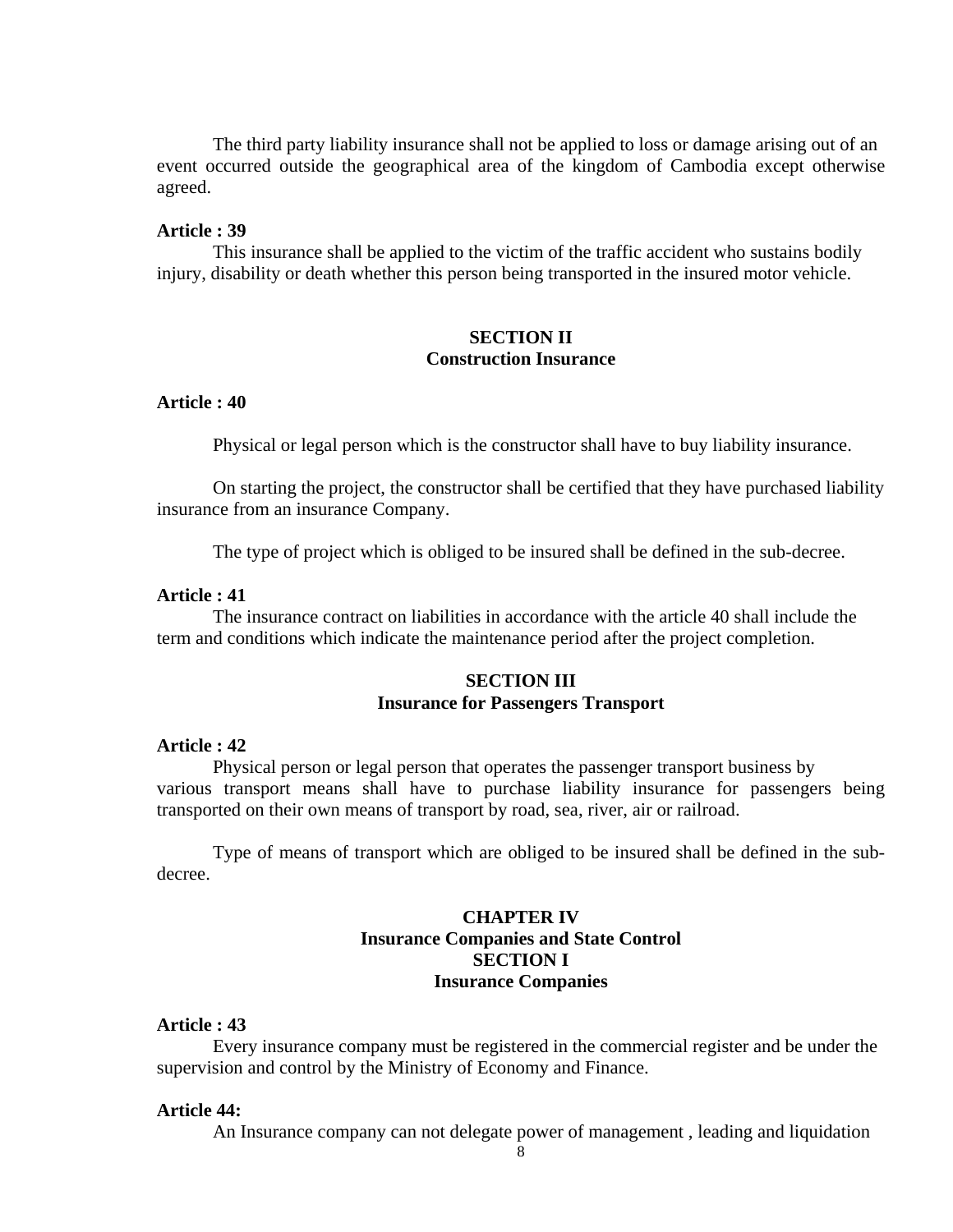role to any person who is condemned with crime of theft , confidence abuse , intentionally issue check without provisions, effecting the state credit, fraudulent act, hiding things obtained from illegal acts .

 All condemnations for temptations or the complicity in committing the above mentioned crimes or all sentences to imprisonment of at least one year, despite of whatever crime, shall be the ground of incapacity.

#### **Article : 45**

All insurance companies, whether state-owned, private, or joint-venture shall be allowed to operate in the kingdom of Cambodia only in the form of public liability company (Anonymous company).

#### **Article : 46**

Insurance companies can carry out following insurance classes:

a- Life insurance company which is required to have registered capital in riel currency at least equivalent to 5,000,000,00 (Five Million) SDR based on exchange rate on the date of license granting

b- The general insurance company which is registered to have registered capital in riels currency at least equivalent 5,000,000,00 (Five Million) SDR based on the exchange rate on the date of license granting.

c- Life insurance and general insurance Company which is required to have registered capital in riel currency at least equivalent to 10,000,000.00 (Ten Million) SDR based on the exchange rate on the date of license granting

# **Article : 47**

The insurance Company as mentioned below will not be allowed to carry out insurance business in the kingdom of Cambodia if :

a- Not being authorized by the competent authority.

b- Not being registered for any classes of insurance as provided in the article 46 of this law.

#### **Article : 48**

Before starting the insurance business, the licensed insurance Company shall fulfill the following formalities as required by the Ministry of Economy and Finance:

-Provide document or letter being certified that the deposited of 10 percent of the registered capital has been put at the National Treasury of the Kingdom of Cambodia. This be posit shall be maintained until the Company cease the business operation in the kingdom of Cambodia.

-Provide document or letter being certified that the solvency margin has been maintained at a recognized bank in the Kingdom of Cambodia. This solvency margin shall be defined as per type of each insurance Company, but the minimum limit of solvency shall not be lower than 50 percent of the registered capital.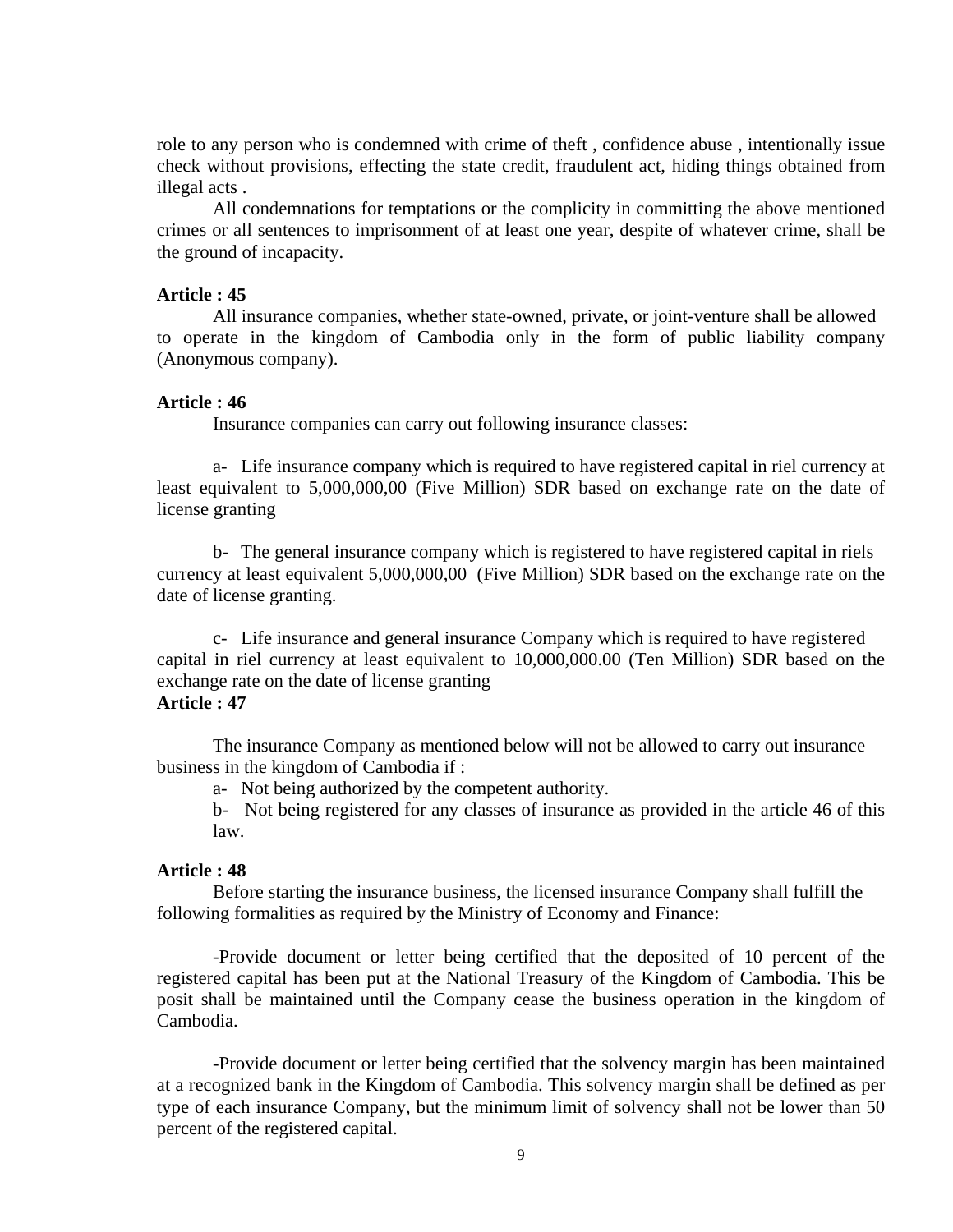# **SECTION II The State Control**

## **Article : 49**

The state control shall be conducted for an advantage of the insured , the applicant and the beneficiary and for capitalization as well.

 As for the state owned and joint-venture company holding at least 51%(fifty one percent) being the state share, shall have to comply with the law of the general statute of the public enterprise.

The private insurance company shall have comply with the license granted by the Ministry of Economy and Finance.

## **CHAPTER V Insurance Agents and Insurance Brokers**

#### **Article : 50**

An insurance agent is a physical or legal person which receives insurance commissions from insurance company and manage to handle the insurance business on behalf of the insurance company under the clearly specified mandate.

An insurance broker is a legal person which carries out insurance business for the benefit to the insured , providing the intermediary services between the insured and the insurance company to conclude an insurance contract and legally collect brokerage commission.

#### **Article : 51**

The formalities, terms and conditions for the activities of the insurance agent and broker shall be defined by the sub-decree.

# **CHAPTER VI Legal Penalty**

## **Article : 52**

Those who act against the article 36, article 40 or Article 42 of this Law shall be fined from Riel150,000.00 (One hundred fifty thousand Riel) to Riel 1,500,000 (One million and five hundred thousand Riel) and imposed to buy insurance as well.

# **Article : 53**

Any country act to the article 44 or Article 48 of this Law shall be fined from Riel 10,000,000(Ten million riel) to Riel 50,000,000 (fifty million riel) and the license must be revoked.